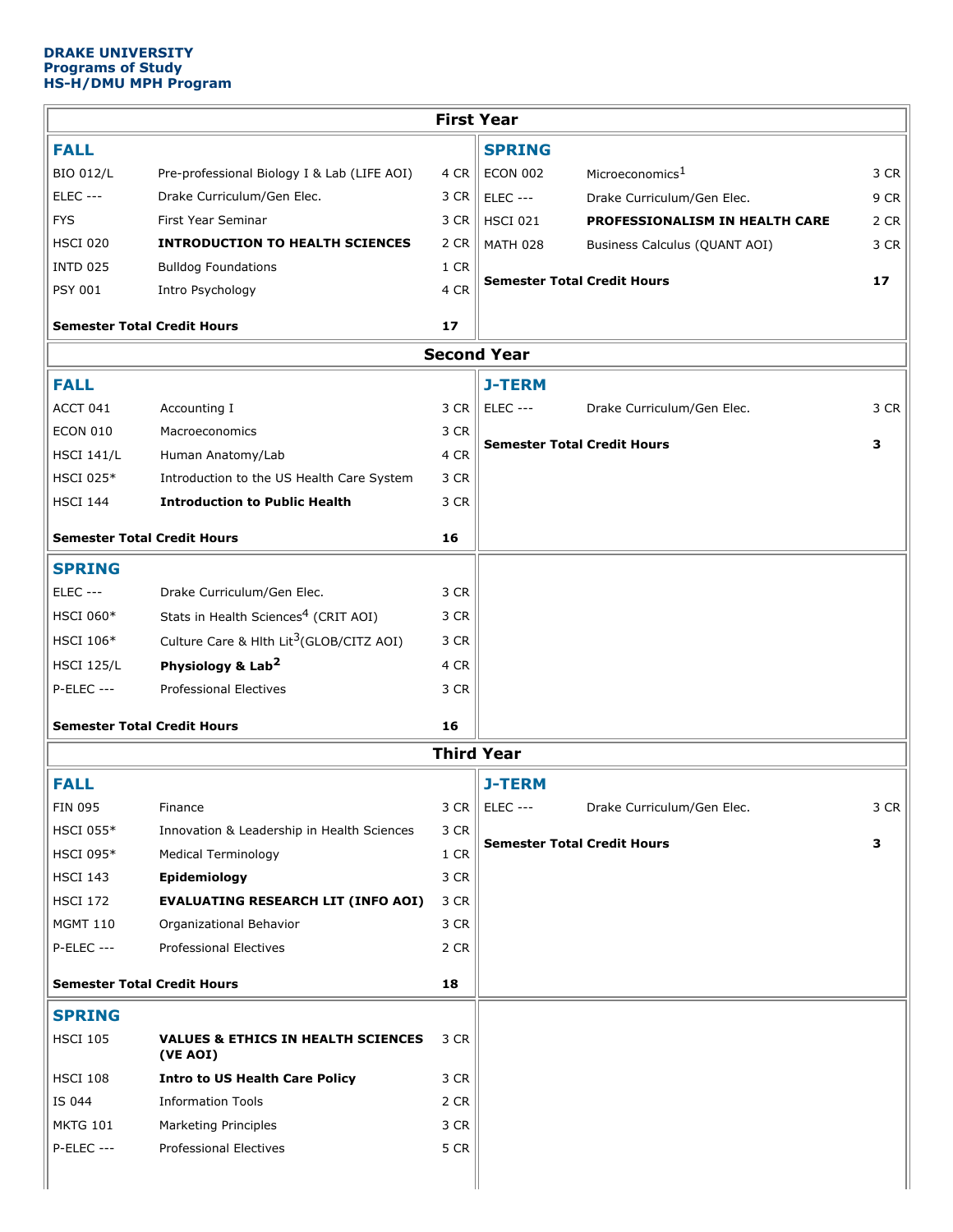| <b>Semester Total Credit Hours</b><br>16 |                |                                    |                 |                       |      |  |  |  |  |
|------------------------------------------|----------------|------------------------------------|-----------------|-----------------------|------|--|--|--|--|
| <b>Fourth Year</b>                       |                |                                    |                 |                       |      |  |  |  |  |
| <b>FALL</b>                              |                |                                    | <b>SPRING</b>   |                       |      |  |  |  |  |
| <b>MPH ---</b>                           | MPH Coursework |                                    | 9 CR    MPH --- | <b>MPH Coursework</b> | 9 CR |  |  |  |  |
| <b>Semester Total Credit Hours</b><br>9  |                | <b>Semester Total Credit Hours</b> |                 | 9                     |      |  |  |  |  |
| <b>Total Program Hours: 124</b>          |                |                                    |                 |                       |      |  |  |  |  |

### **Program Notes:**

To view remaining MPH requirements, see DMU course [requirements.](https://catalog.dmu.edu/health-sciences/public-health-mph/#coursestext)

**Bolded courses** must be taken in the designated semester, unless prior approval by the College is provided.

- \*Asterisked courses are recommended to be taken in the designated semester, but may be offered in alternative semesters.
- 1 = HSCI 102 Health Economics can be substituted for requirement (course offered only in fall semester)
- 2 = BIO 129/L Mammalian Physiology or PHAR 125 can be substituted for requirement (courses offered only in fall semester)
- 3 = HSCI 106 Culture Care is requirement for HSCI degree, and may be completed in J-term or Spring, based on availability.
- 4 = STAT 060 Statistics for the Life Sciences can be substituted for requirement

Students may declare a Business Minor after successful completion of ACCT 041. **Note:** HSCI 102 does not apply to the Business minor.

**Drake Curriculum/General Electives (min 24 credits):** Area of Inquiry (AOI) requirements not fulfilled by required courses – Artistic Experience AOI, Engaged Citizen AOI, Historical Foundations AOI (2 courses), Scientific Literacy - Physical Sciences AOI, and Written Communication AOI. Three (3) additional credits of General Elective coursework must be completed at Drake. Remaining General Electives are fulfilled by MPH courses at Des Moines University.

Declare Health Sciences track by end of the first semester. Apply to MPH program by March 1 of the junior year to begin course work during the summer, and July 1 following the junior year to begin course work during the fall of the senior year. (GRE required).

Professional Electives (min 15 credits): Professional electives refer to the courses below; other courses may be used as approved. A minimum of 10 credits of professional elective coursework must be completed at Drake. Additional professional electives will be fulfilled by MPH courses at Des Moines University. If admitted to the MPH program, required credit minimums for Health Sciences and Business Professional Electives are waived.

### **Biomedical Science Electives**

*(no minimum)* \*BIO 095-199 \*CHEM 097-199 \*NSCI 001-199 \*PHY 001-199

- **Health Science Electives** *(min 3 credits)*  \*PHAR 100-199 \*HSCI 100-199 \*EDUC 172 \*SPAN 154
- **Business Electives** *(min 3 credits)* \*ACCT 042-199 \*BLAW 060-199 \*ECON 011-199 \*FIN 096-199 \*INS 051-199 \*MGMT 111-199 \*MKTG 102-199 \*BUS 005-199

**Psychology Electives** *(no minimum)* \*PSY 002-199 \*SCSS 081

**Leadership Electives** *(no minimum)* \*LEAD 050-199

**Professional Electives Policy:** Core curricula of CPHS degree programs may require professional elective courses that permit exploration of and/or advanced study in areas of professional interest within the student's primary degree. Professional electives provide the student with an opportunity to not only pursue areas of intellectual interest, but also to develop an individual "brand" that may benefit them in their professional or academic future. Students who desire to have a nonapproved electives count toward professional elective credit should apply for an exception to program policy prior to taking the course whenever possible. Professional electives must be taken for a grade unless the course is designed as credit/no credit. Students should refer to their degree audit for determination of the total number of required professional electives. Students should review the **[student handbook](https://www.drake.edu/cphs/handbookspolicies/)** for the complete professional elective policy and details specific to their degree program.

\*\*If not admitted to the MPH program, all credit minimums for **Drake Curriculum/General Electives and Professional Electives** must be fulfilled to earn a Bachelor of Sciences in Health Sciences.

\*\*Should students not complete their coursework at DMU and decide to return to Drake University, they will no longer be eligible for their Drake tuition guarantee. They will be responsible for the current University tuition rate.

## **Experiential Program Notes:**

*Course Requirements for Accelerated Partner Program and International Internship Students*

- The Health Sciences Senior Internship includes the following courses:
- **• HSCI 155: Guided Research I (2 credits)**
- **• HSCI 156: Guided Research II (2 credits)**
- **• HSCI 196: Health Sciences Internship I (3 credits)**
- **• HSCI 197: Health Sciences Internship II (3 credits)**

• Students intending to apply to an accelerated partner program must inform the Health Sciences Experiential Director prior to November 15. If the notification deadline is not met, the student will be required to complete HSCI 196 and 197 in consecutive fall and spring semesters. No other scheduling options for